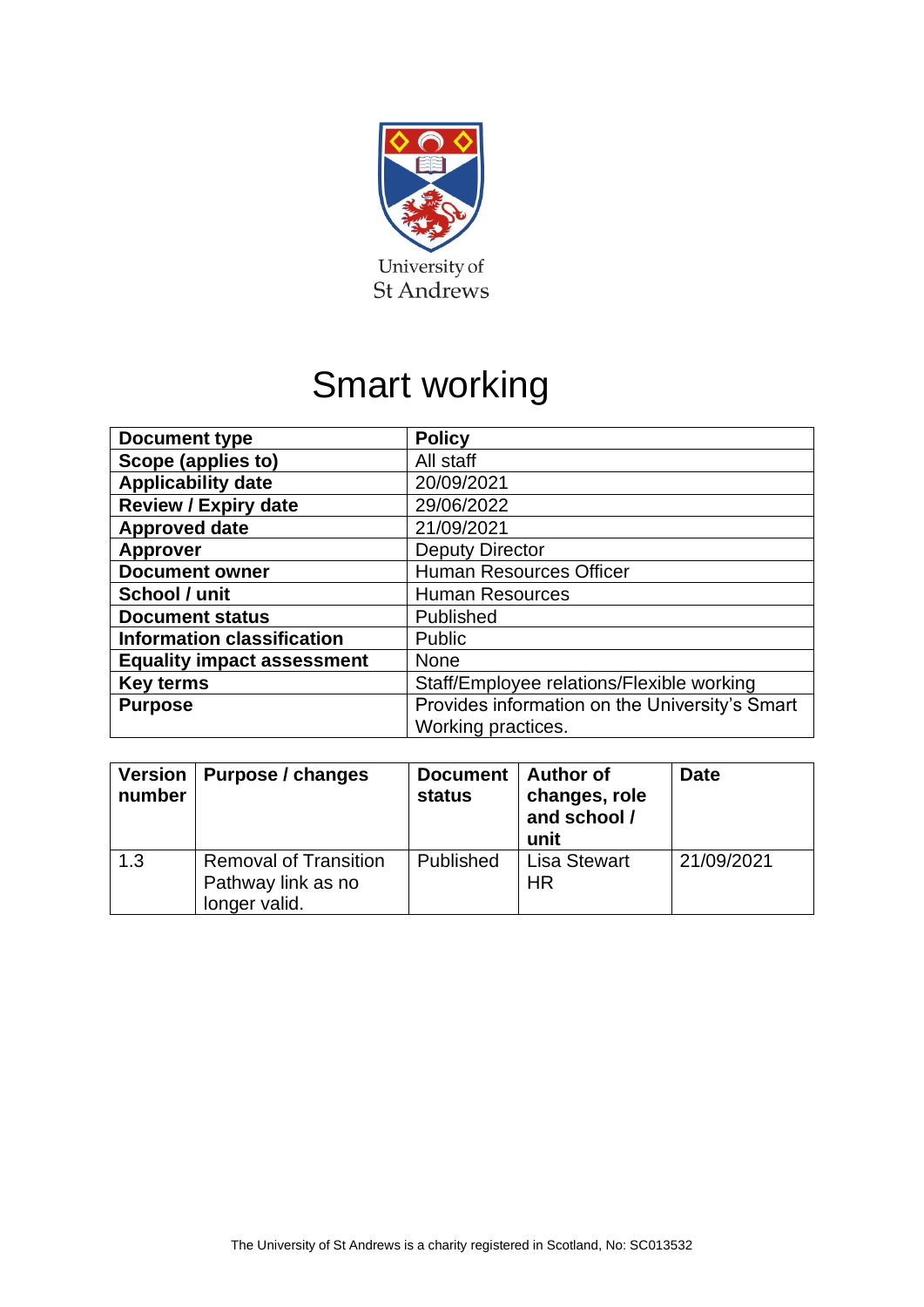## **Table of contents**

| 1.  | <b>Statement</b>                    | 3              |
|-----|-------------------------------------|----------------|
| 2.  | Purpose                             | 3              |
| 3.  | Scope                               | 3              |
| 4.  | <b>Definition</b>                   | 3              |
| 5.  | <b>Business drivers</b>             | 3              |
| 6.  | Line manager expectations           | $\overline{4}$ |
| 7.  | <b>Supporting Smart Working</b>     | $\overline{4}$ |
| 8.  | Support                             | 5              |
| 9.  | Training                            | 5              |
| 10. | Online resources                    | 5              |
| 11. | Version control                     | 5              |
|     | Appendix A: Smart Working protocols | 6              |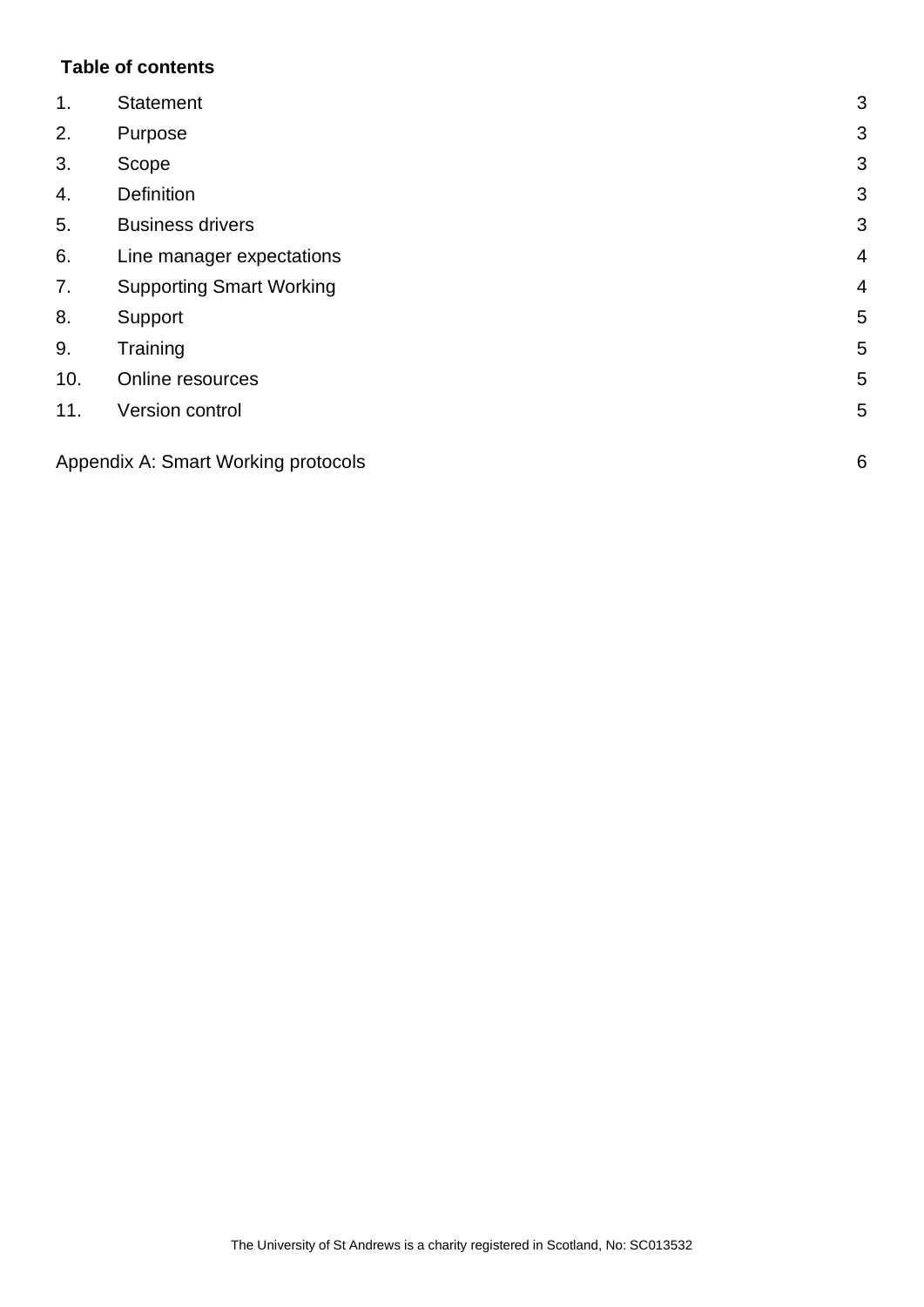## <span id="page-2-0"></span>**1. Statement**

1.1 The way we work is changing. New technology, changing staff expectations, and a challenging HE environment mean that universities need to adapt and transform their working practices. Like many other organisations, the University of St Andrews is embracing these changes by promoting the adoption of different ways of working approaches that encourage collaboration, productivity and a positive work experience. We call these approaches 'Smart Working'.

## <span id="page-2-1"></span>**2. Purpose**

2.1 The University is committed to adopting Smart Working practices, where appropriate in the context of business needs, and empowering employees to maximise their performance. The purpose of this document is to provide an overview of smart working along with highlighting the working protocols that the University is committed to supporting.

## <span id="page-2-2"></span>**3. Scope**

3.1 This policy applies to all employees of the University.

## <span id="page-2-3"></span>**4. Definition**

- 4.1 Smart Working is an approach to organising work that aims to drive greater efficiency and effectiveness, enhancing personal and organisational outcomes through a combination of flexibility, autonomy and collaboration, utilising a range of practices, technologies and working environments. For example:
	- Working in the library or hot desk facility in town due to meeting commitments;
	- Utilising shared space for inter-departmental work in order to have better collaboration between different departments;
	- Working from home on an ad hoc basis and as agreed in advance with the line manager or supervisor. This could be due to appointments or meetings, or in order to get some 'quiet time';
	- Using Skype for Business for audio and conference calls to allow remote attendance and reduce travel;
	- Working paper 'light' in order to facilitate information sharing across different locations

#### 4.2 Smart Working is **not**:

- A substitute for Flexible Working. Where regular flexibility of working patterns is required for personal reasons, the University's [Flexible Working Policy](https://www.st-andrews.ac.uk/policy/staff-employee-relations-flexible-working/flexible-working-policy.pdf) will apply;
- A contractual move to homeworking.
- 4.3 It is accepted that different roles will have different requirements and not one size fits all. However, the protocols set out a framework for the way that we work across the organisation to encourage and support Smart Working.

#### <span id="page-2-4"></span>**5. Business drivers**

5.1 For Smart Working to be successful, employees need to understand the business drivers behind it and be able to challenge our traditional ways of working to support these. The tables below set out the key business drivers for the University along with the key principles that support each driver to achieve success.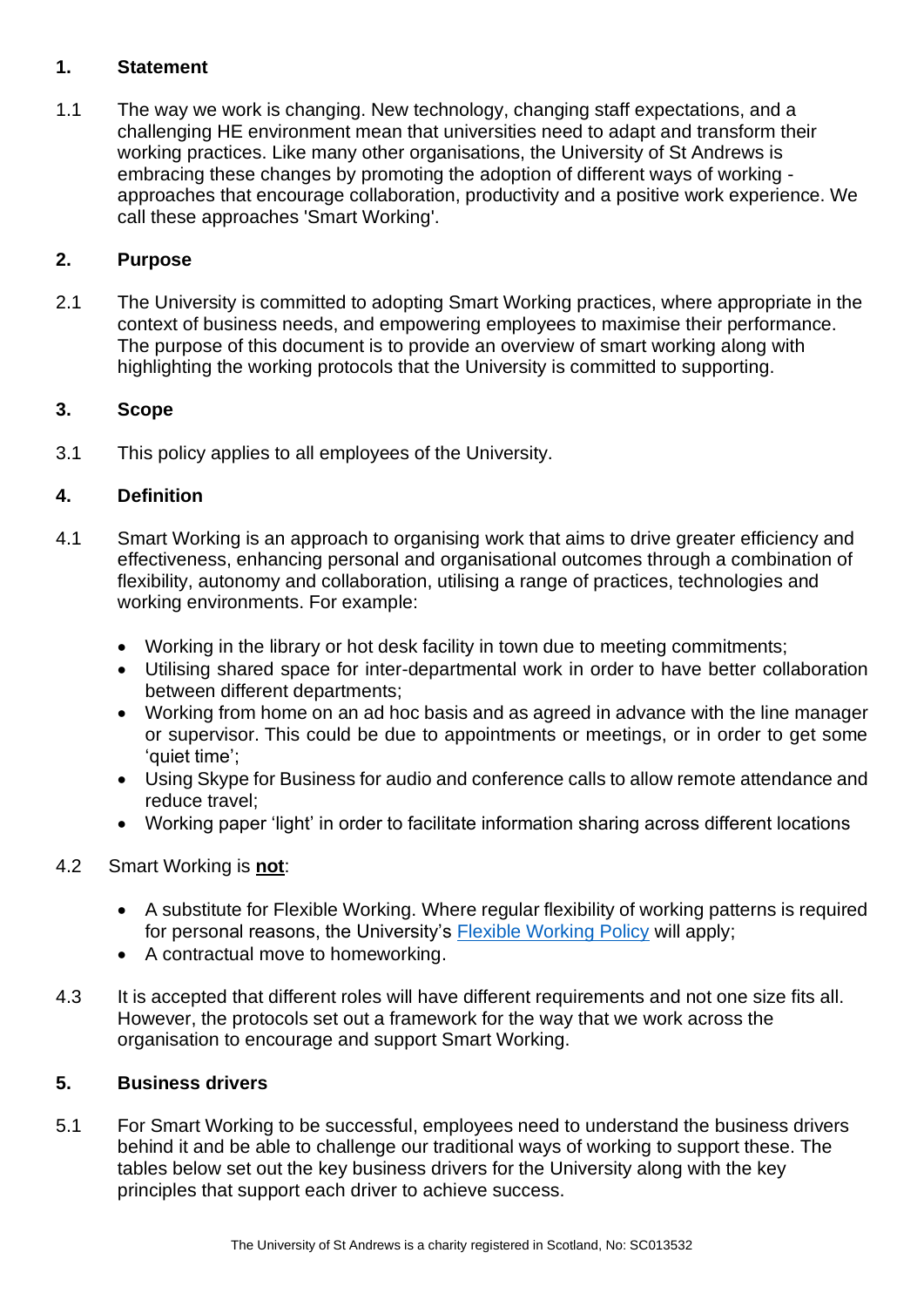| <b>Business drivers</b>                                                            |                                                                    |  |  |
|------------------------------------------------------------------------------------|--------------------------------------------------------------------|--|--|
| Improve business efficiency                                                        | Improve work life balance                                          |  |  |
| Encourage collaboration                                                            | Improve staff morale                                               |  |  |
| Improve productivity                                                               | Minimise unnecessary travel                                        |  |  |
| Improve service delivery                                                           | Develop staff skills                                               |  |  |
| Improve staff retention                                                            | Use less paper/storage                                             |  |  |
| <b>The Principles</b>                                                              |                                                                    |  |  |
| Work takes place in the most effective<br>place for the activity                   | Open and transparent communication                                 |  |  |
| The University will provide access to the<br>most appropriate space and technology | Space is provided to activities, not<br>individuals                |  |  |
| Actively skill staff to use smart technology<br>and embrace new ways of working    | Processes are continuously challenged to<br>ensure fit for purpose |  |  |
| Work paper free                                                                    | Promoting wellbeing                                                |  |  |
| Managing by results                                                                | To be able to openly and constructively<br>challenge behaviour.    |  |  |

#### <span id="page-3-0"></span>**6. Line manager expectations**

- 6.1 Line managers have a key role to play in ensuring that Smart Working is implemented effectively and in setting an example of how it works in practice.
- 6.2 All managers need to embrace the concept of 'managing by results' rather than 'managing by presence' and use innovative methods to keep in contact with their team, in assessing workloads and monitoring performance. This will mean ensuring schedules are shared, information is saved in a shared facility, improved communication across teams and in relation to work, progress being made, and issues being experienced.
- 6.3 Further manager guidance on successfully implementing Smart Working techniques can be read online on the [Smart Working pages](https://www.st-andrews.ac.uk/hr/smart-working/) under "Information for managers".

#### <span id="page-3-1"></span>**7. Supporting Smart Working**

7.1 To support the drivers and principles for Smart Working as highlighted in [section 5,](#page-2-4) a series of working protocols have been developed, to which all Schools/Units should seek to follow to ensure that Smart Working is supported and developed across the University. [Appendix A](#page-5-0) lists the working protocols.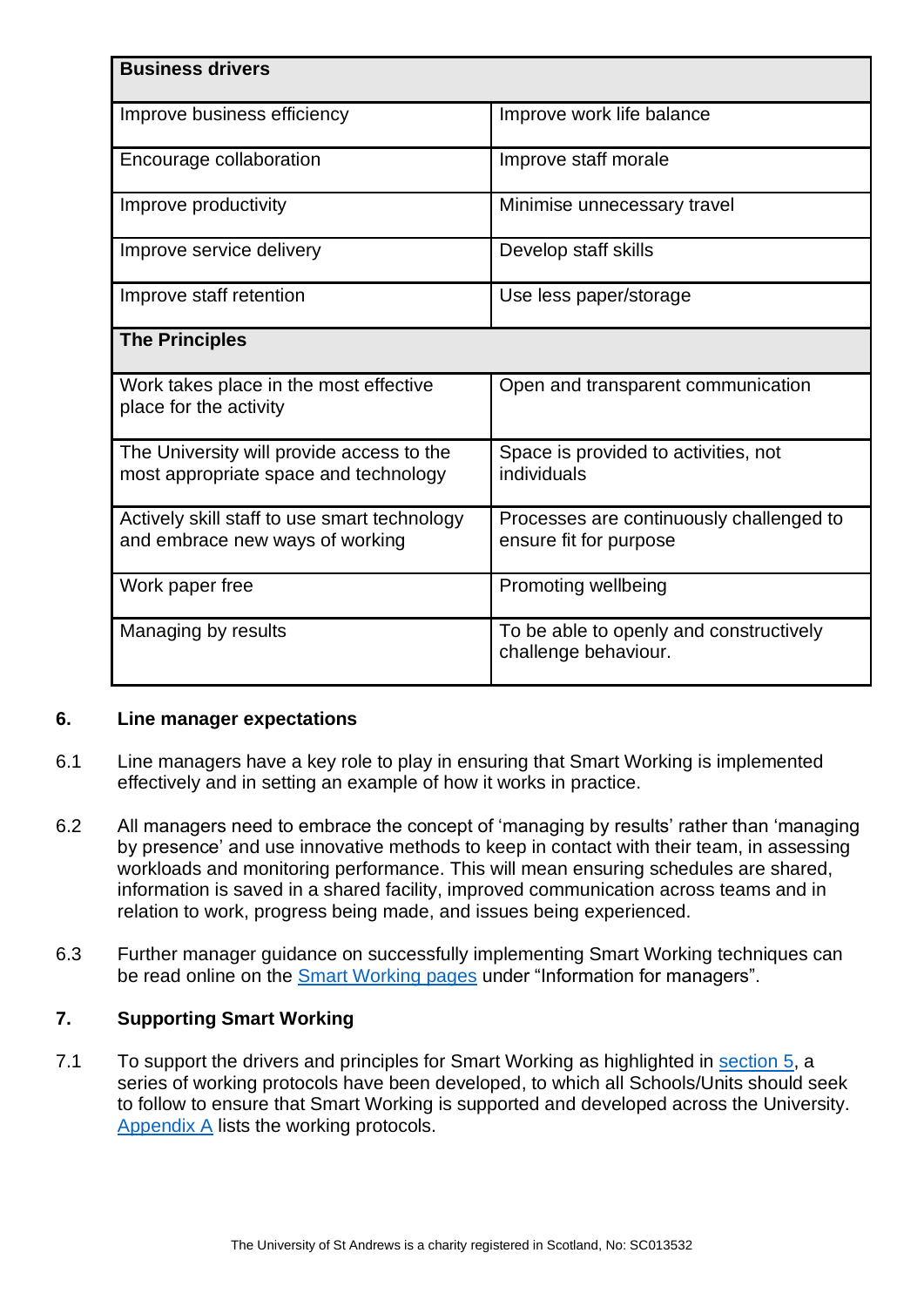- 7.2 Smart Working should be encouraged and form part of the annual review process to ensure that all employees are aware of the need to embrace and drive forward Smart Working practices.
- 7.3 The University will be provided with training and support to ensure best practices are implemented and to successfully transition to managing by results.

## <span id="page-4-0"></span>**8. Support**

- 8.1 Further guidance and information on Smart Working can be located on the [HR page](https://www.st-andrews.ac.uk/hr/smart-working/) under Smart Working. This includes some personal case studies, case studies from other organisations and frequently asked questions.
- 8.2 Any questions or concerns regarding Smart Working should be raised with the employee's line manager in the first instance. If there are questions that the line manager cannot respond to, employees can email [relocate@st-andrews.ac.uk](mailto:relocate@st-andrews.ac.uk) for support and advice.

#### <span id="page-4-1"></span>**9. Training**

9.1 There are various events and training that have been developed to support Smart Working. These can be booked through the University's online [Personal Development Management](https://www.st-andrews.ac.uk/pdms/index.php)  [System \(PDMS\)](https://www.st-andrews.ac.uk/pdms/index.php) or via the [IT training](https://www.st-andrews.ac.uk/it-training/) webpage.

#### <span id="page-4-2"></span>**10. Online resources**

10.1 This section lists all the webpages that have been referred to in this document.

| Flexible working policy | https://www.st-andrews.ac.uk/policy/staff-employee-relations-<br>flexible-working/flexible-working-policy.pdf |
|-------------------------|---------------------------------------------------------------------------------------------------------------|
|                         | Smart working guidance   https://www.st-andrews.ac.uk/hr/smart-working/                                       |
| <b>PDMS</b>             | https://www.st-andrews.ac.uk/pdms/index.php                                                                   |
| <b>IT Training</b>      | https://www.st-andrews.ac.uk/it-training/                                                                     |

#### <span id="page-4-3"></span>**11. Version control**

11.1 This document will be reviewed regularly. Any feedback on the policy should be directed to the **Director of Human Resources**, who will consider this as part of the review.

| <b>Version</b><br>number | <b>Purpose / changes</b>                                            | <b>Document</b><br>status | <b>Author of</b><br>changes, role<br>and school /<br>unit | <b>Date</b> |
|--------------------------|---------------------------------------------------------------------|---------------------------|-----------------------------------------------------------|-------------|
| 1.0                      | New policy                                                          | Published                 | <b>Mairi Stewart</b><br>Director of HR                    | 07/11/2018  |
| 1.1                      | Migration of policy onto<br>Governance Zone                         | Published                 | <b>Lisa Stewart</b><br><b>HR</b>                          | 28/01/2020  |
| 1.2                      | Change to review date<br>only                                       | Published                 | <b>Lisa Stewart</b><br><b>HR</b>                          | 07/06/2021  |
| 1.3                      | <b>Removal of Transition</b><br>Pathway link as no<br>longer valid. | Published                 | <b>Lisa Stewart</b><br><b>HR</b>                          | 21/09/2021  |

*This document is not contractual and may be amended by the University from time to time.*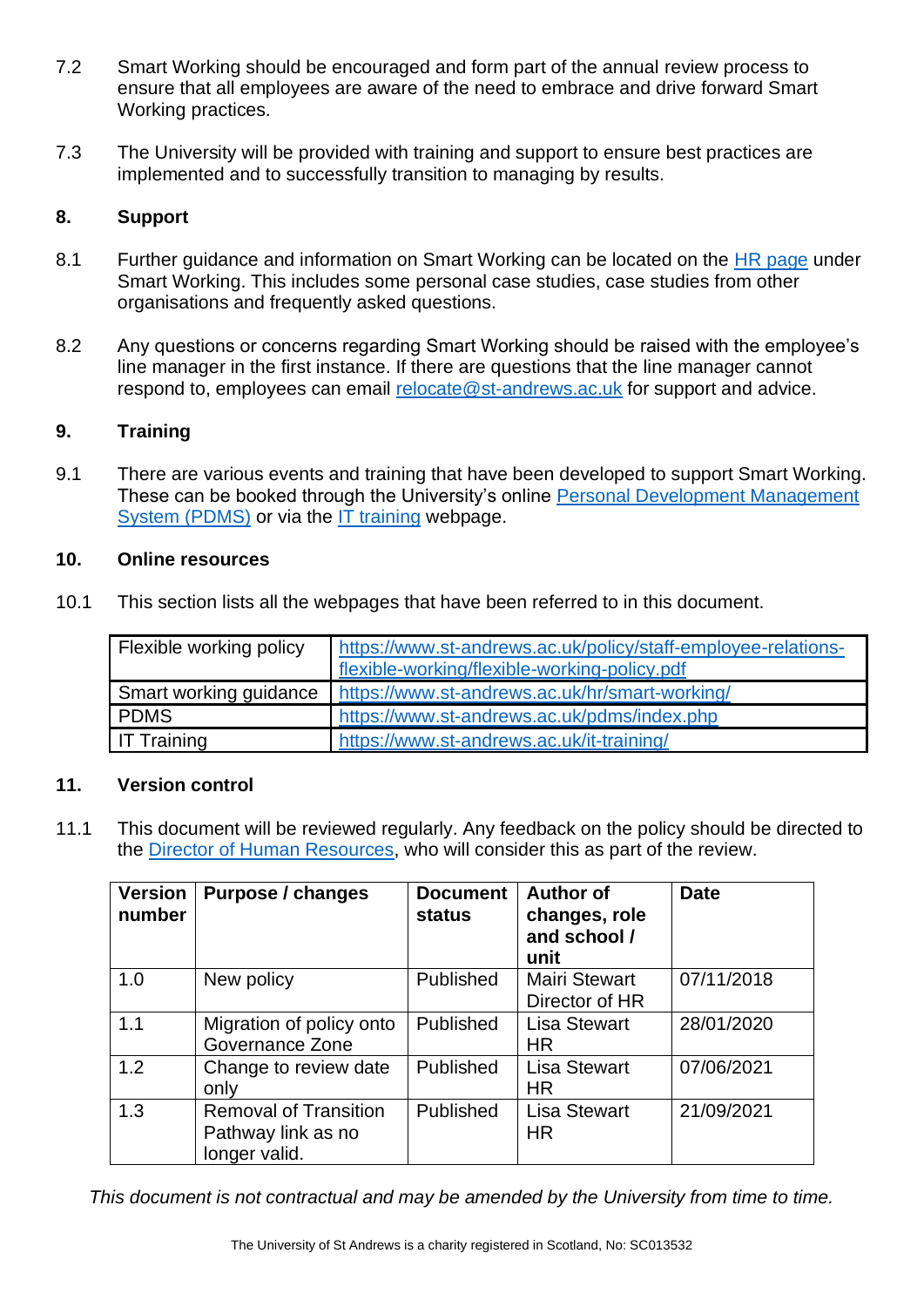## <span id="page-5-0"></span>**Appendix A: Smart Working protocols**

The following is a set of agreed 'high level' protocols that all Professional Services staff should seek to follow. Schools/Units can add to these to meet local needs, but these key protocols should be adhered to and supported by all. There are 3 key themes:

- Work in the most appropriate place;
- How we communicate and collaborate;
- Respect our space.

### **Work in the most appropriate place**

Use the most suitable space for what you are doing – desks, break out areas, quiet areas, meeting rooms or working remotely.

Align working hours with business needs.

Make the best use of technology and actively engage in the developing the skills required to do so.

Use space in a way that supports your work, for example, sitting in cross-cutting teams for projects – work together to make this happen.

Be flexible about using desks – be prepared to move/swap to let colleagues sit in project teams in break out areas.

A clear desk policy must apply to allow employees to sit at any vacant desk. If you will be away from a desk for a long period  $-2$  hours as a quide  $-$  clear the desk.

## **Communication and how we work together**

Agree your working pattern with your line manager and let colleagues know your working pattern and whereabouts – update your calendar, use Skype status, email signature or email to tell people where you are.

When away from your desk for long periods or working at home make sure that people know where you are and can contact you either via email, Skype or phone.

Ensure colleagues, who are working elsewhere are invited to participate in meetings remotely.

Team members and managers should ensure that they have a shared understanding about what work is to be done and the deadlines.

Updating of progress should be in shared areas available to all rather than sent by email. Work should not be stored in personal drives.

Teams should have agreed availability arrangements for dealing with holiday and unexpected absence cover.